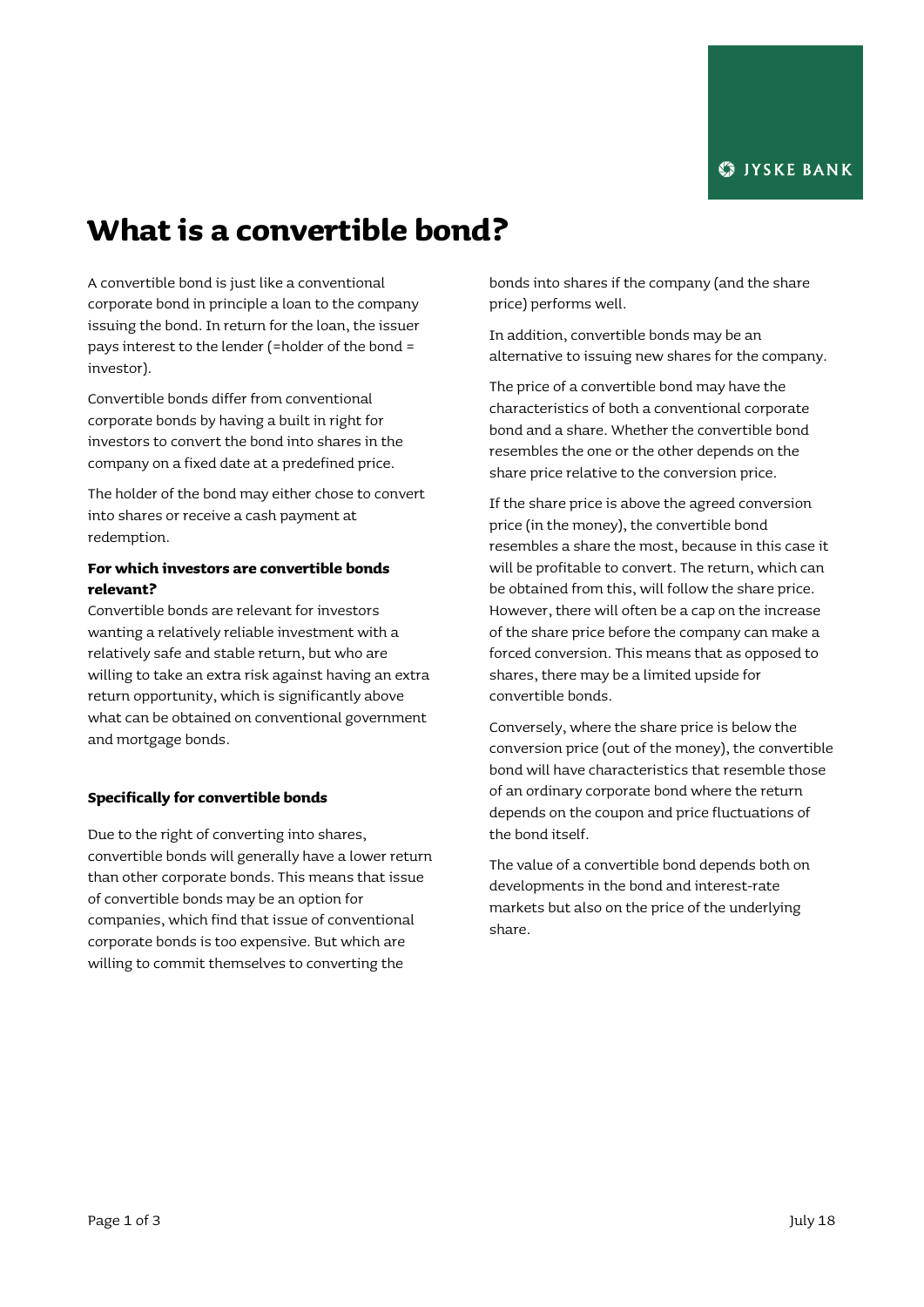## **Pros and cons**

## Convertible bonds

#### **Pros**

- By assuming an extra risk, investor gets a return opportunity that is significantly above that of conventional government and mortgage bonds.
- **•** Investor receives regular interest payments.
- Good supplement to an equity portfolio.
- Contains an option to convert to shares.

#### **Cons**

- Convertible bonds involve greater risks than investment in government and mortgage bonds.
- **Some issues are traded on a non**regulated market.
- Risk of forced conversion if the share has reached a specific cap on how much higher the share price can go relative to the conversion price.

### **What happens in practice?**

To buy bonds you must have the full purchase price at your disposal in your account. After the purchase, you will regularly receive interest on the bond. The price of the bond is determined by supply and demand and by investors' expectations of the issuing company.

# **Return**

The total return depends on both the price and the yield on your bonds. If you purchased a bond with a fixed coupon rate, you can expect fixed interest income. The price may vary over time and may influence your total return if you sell the bond before maturity. The return of convertible bonds also depends on the share price of the company. If the share price of the company is higher than the conversion price, a higher return can be obtained by converting the bond into shares.

## **About risk**

The price may change if there is a change in the creditworthiness of the issuer of your bond, which for most bonds is expressed through a rating. Typically, a low rating means a higher risk of default. Ratings are issued by credit rating agencies

– e.g. Moody's, S&P and Fitch – and they have different scales ranging from the best to the poorest rating. You should therefore consider the rating of the bond. Typically, there is a correlation between the credit rating of the issuer, the risk and the expected return. The lower the credit rating, the higher the risk and the higher the expectation of returns.

Prices on your bonds fluctuate in step with changes in the interest-rate level. This is especially true for fixed-rate bonds as the price on these bonds will rise when interest rates fall and the price will fall when interest rates rise. The longer the maturity of your bonds, the more sensitive the price will be to changes in the interest-rate level.

If you invest in a bond denominated in another currency (for instance, euro) than your base currency (for instance, the Danish krone), you assume a currency risk.

When using benchmarks (e.g. interest rate benchmarks) in convertible bonds, you must be aware of the risk that these benchmarks are or can be subject to national, international or other initiatives, which may mean that the composition